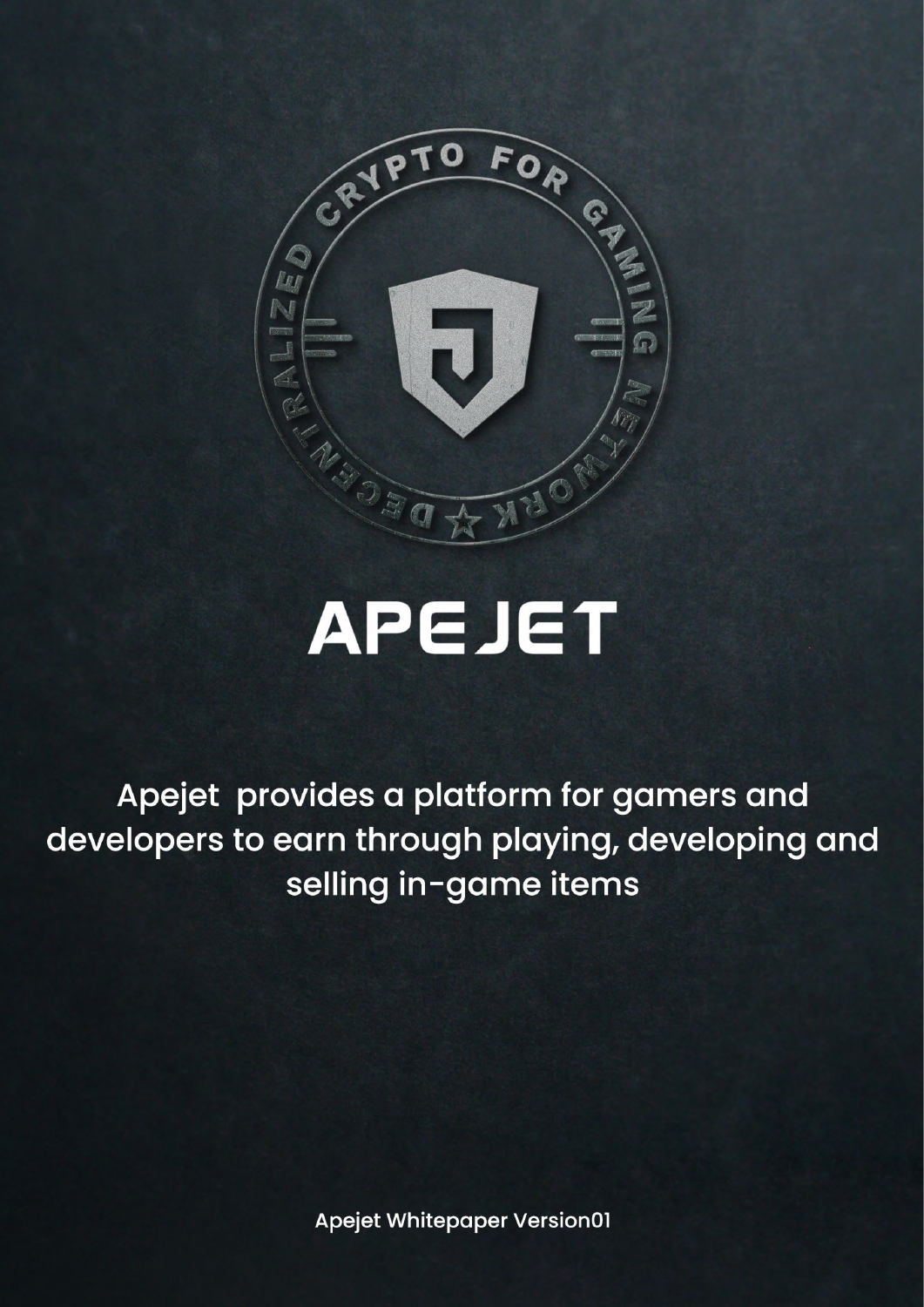#### **1. Introduction**

#### **2. The Market**

- 2.1 Overview
- 2.2 Market Opportunities

#### **3. Market Needs**

- 3.1 For Players
- 3.2 For Developers
- 3.3 For Influencers
- 3.4 For Merchants

#### **4. Key Features**

- 4.1 Game Marketplace
- 4.2 In-Game Item Market
- 4.3 Referral System
- 4.4 Business Opportunities

#### **5. Mainnet**

- 5.1 Token
- 5.2 Transaction Model
- 5.3 Proof-of-Play Protocol
- 5.3.1 Jet-Block 5.3.2 Time Conditions
- 5.3.3 Difficulty Conditions
- 5.3.4 Offer Wall Conditions
- 5.3.5 Proof-of-Play Definition
- 5.3.6 Proof-of-Play Flow
- 5.4 PLF Liquidity Reserve

# **6. Platform Launch**

6.1 Road Map

#### **7. Crowdfunding Structure**

- 7.1 Terms and Conditions
- 7.2 Use of Funds

#### **8. Legal Disclaimer**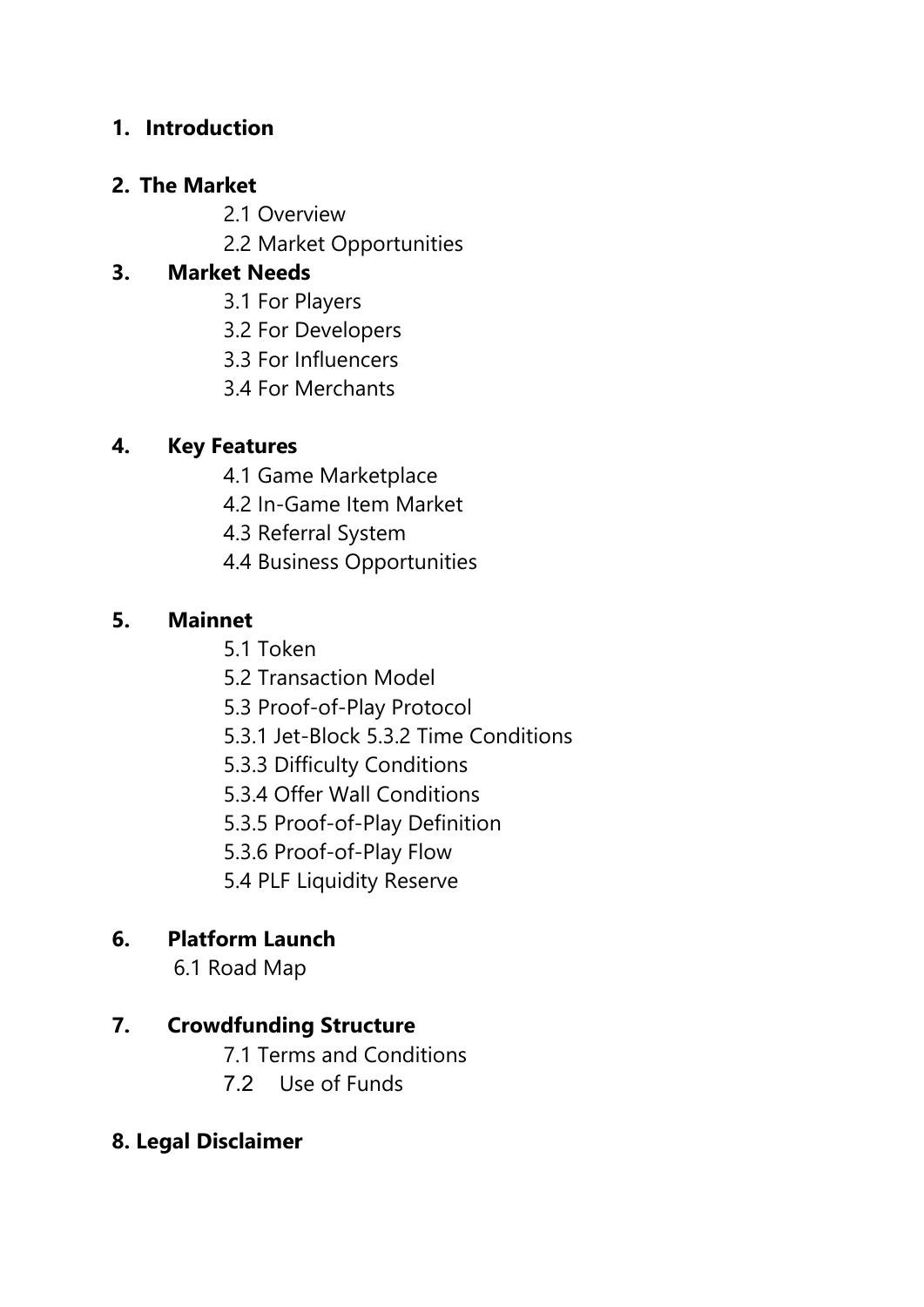#### **1. Introduction**

Apejet brings the power of blockchain technology to the gaming world. We are doing this by creating a platform that allows developers to earn funding by integrating Apejet into their games and allowing players to mine JET crypto-tokens just by playing. Players can use these tokens to buy games, redeem exclusive goodies or even exchange the tokens into real money

Developers can gain funding through gamers who purchase JET and invest in the development of their games. Investors get access to beta testing, exclusive in-game items, and will be one of the first users to be given access to the actual game

Players acquire premium and exclusive perks using Apejet tokens. Items, upgrades, and other in-game purchases can be bought without hassle. Once the game is ready, players can indulge their experience more by earning JET tokens as they level up in the game. The longer you play, the greater incentives you can get.

Apejet is a gaming and development platform that lets players buy games and in-game items with JET Tokens. JET is a utility token based on the BEP-20 standard, enabling Apejet to fully leverage the Ethereum ecosystem and easily integrate with the existing infrastructure. JET will be available to use on the Apejet platform from day 1 when the tokens are forged. The maximum supply of JET Tokens ("JET Total Supply") will be issued in a single genesis block and limited at 110000 JET ( 110000)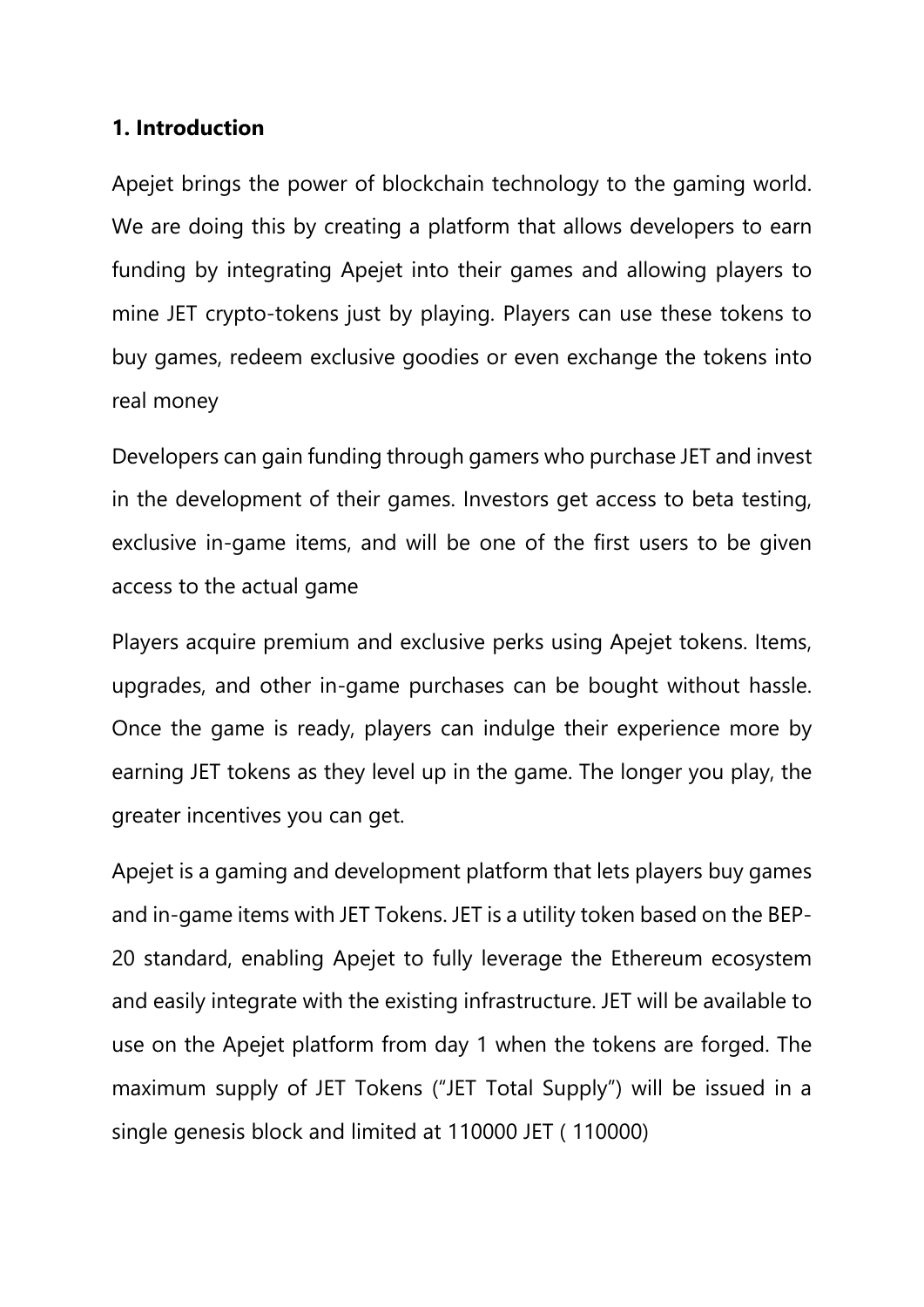#### **2. The Market**

#### **2.1 Overview**

According to research published by The Global Games Market, the games market took more than 35 years to grow to a \$35 billion business in 2007. In the current year, that market is expected to make \$137.9 billion in revenues. With just 11 years, an astounding \$100 billion of additional values was created.

Mobile gaming is the largest segment in 2018, claiming more than half of all global game revenues for the first time. Combined, smartphone and tablet gaming generate  $$70.3$  billion, accounting for  $51\Box$  of the total global market. The segment also has the most players with 2.2 billion, the majority of whom are gaming on smartphones. The gaming industry is in a healthy state as both console and PC games are also growing. Console is the second-largest segment with revenues of \$34.6 billion in 2018. This will grow to \$39.0 billion in 2021 with a CAGR (2017-2021) of +4.1 . The overall PC segment will generate \$32.9 billion in 2018 and is the thirdlargest segment. Growth in downloaded/boxed PC games is offset by declining browser PC revenues, as browser gamers have largely transitioned to mobile. Browser PC revenues will continue to decline with a CAGR (2017-2021) of -16.10 to \$2.5 billion in 2021.

The Asia-Pacific region will generate \$71.4 billion this year, or 520 of total global game revenues. This represents a  $+16.8\Box$  year-on-year increase. The share of total revenues claimed by the Asia- Pacific region has increased slightly over the past years due to continued growth in smartphone gaming, for which the region has, by far, the largest player base.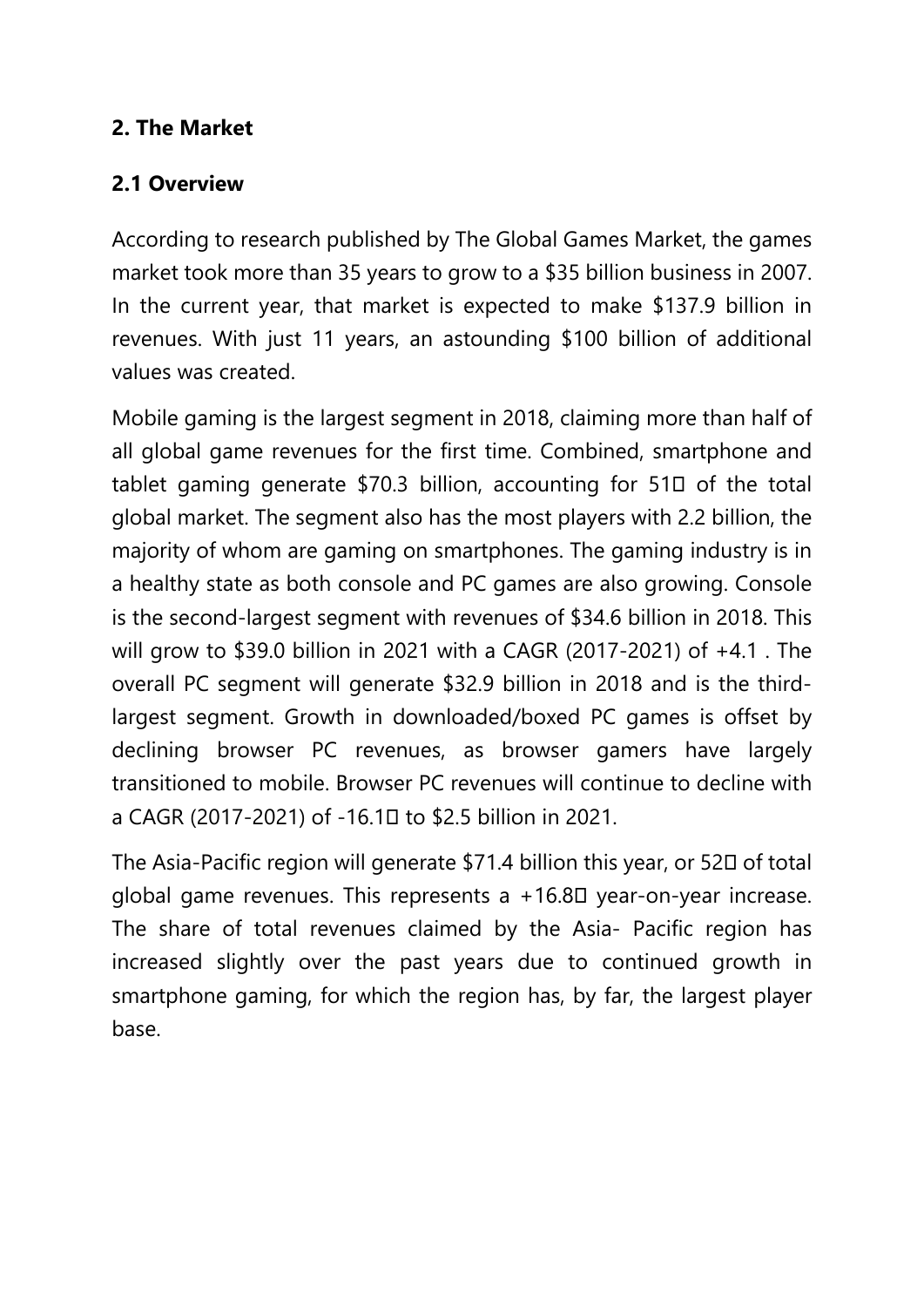

North America remains the second-largest region, taking 230 of the global games market. Total revenues in North America will increase year on year by +10.00 to reach \$32.7 billion. Growth in EMEA's diverse markets is lagging slightly behind North America, as the uptake of mobile gaming has been slower.

As a result, EMEA (Europe, the Middle East and Africa) region represents 210 of the market, equal to \$28.7 billion. Latin America will grow to \$5.0 billion in game revenues this year, taking 4 of the market.

Growth in the coming years will cement AsiaPacific as the largest region by game revenues, as the fastest-growing markets in the coming three years will be India and various countries in Southeast Asia. The largest single market will continue to be China, which will reach \$50.7 billion in 2021.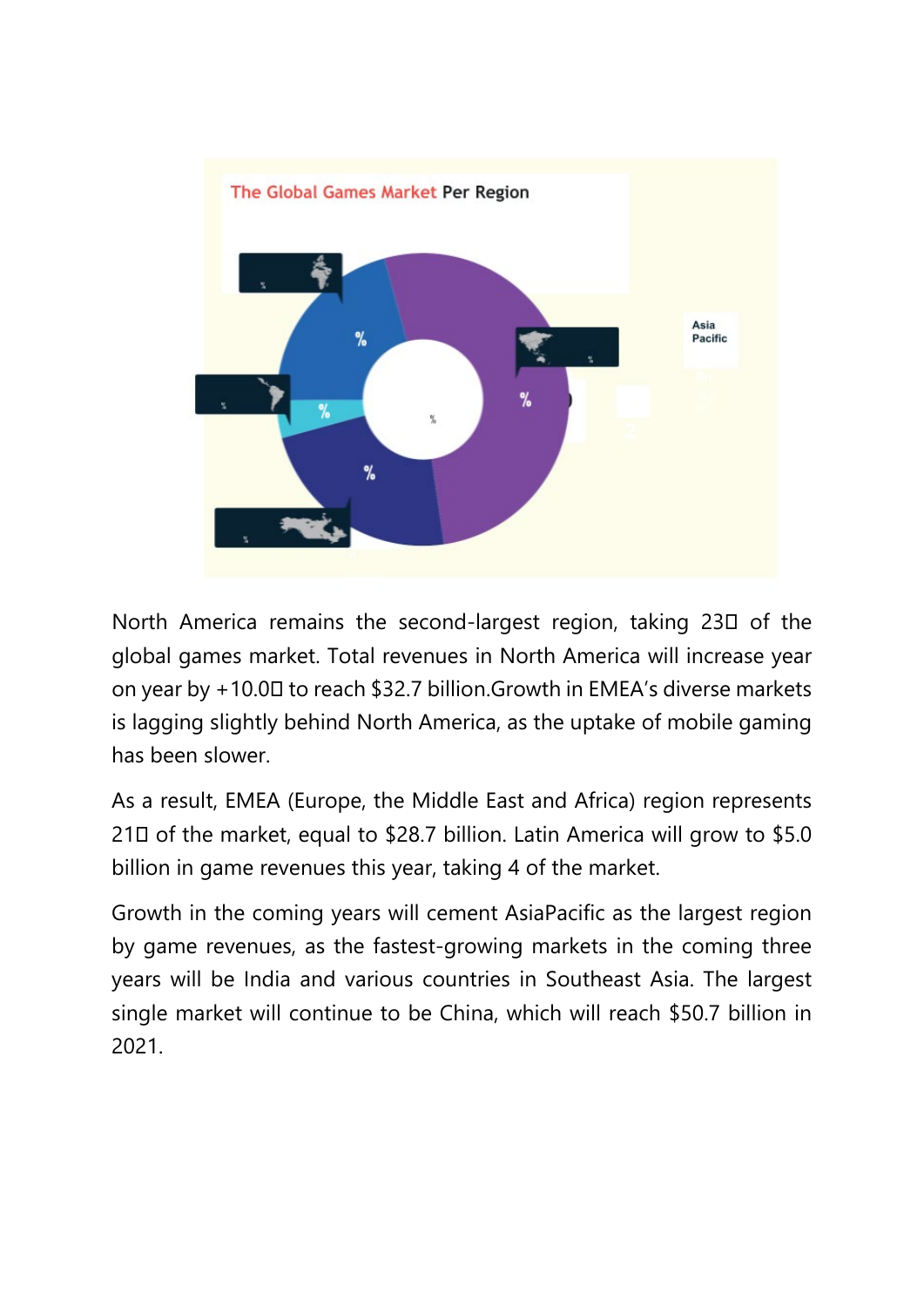#### **2.2 Market Opportunities**

Due to the extensive research done by the Apejet team, we discovered the market opportunities that follow. Apejet will solve the following issues in the gaming community:



# **3. The Market**

# **3.1 For Players**

One of Apejet's core missions is to provide players with an unparalleled user experience where they can play their favorite games while seamlessly "mining" JET Tokens. In addition, Apejet engages players in entirely new ways, such as by rewarding players with item drops that can be sold for JET Tokens in the in-game item market. Then can also exchange the JET Tokens for real money at the exchanges where JET Tokens will be listed.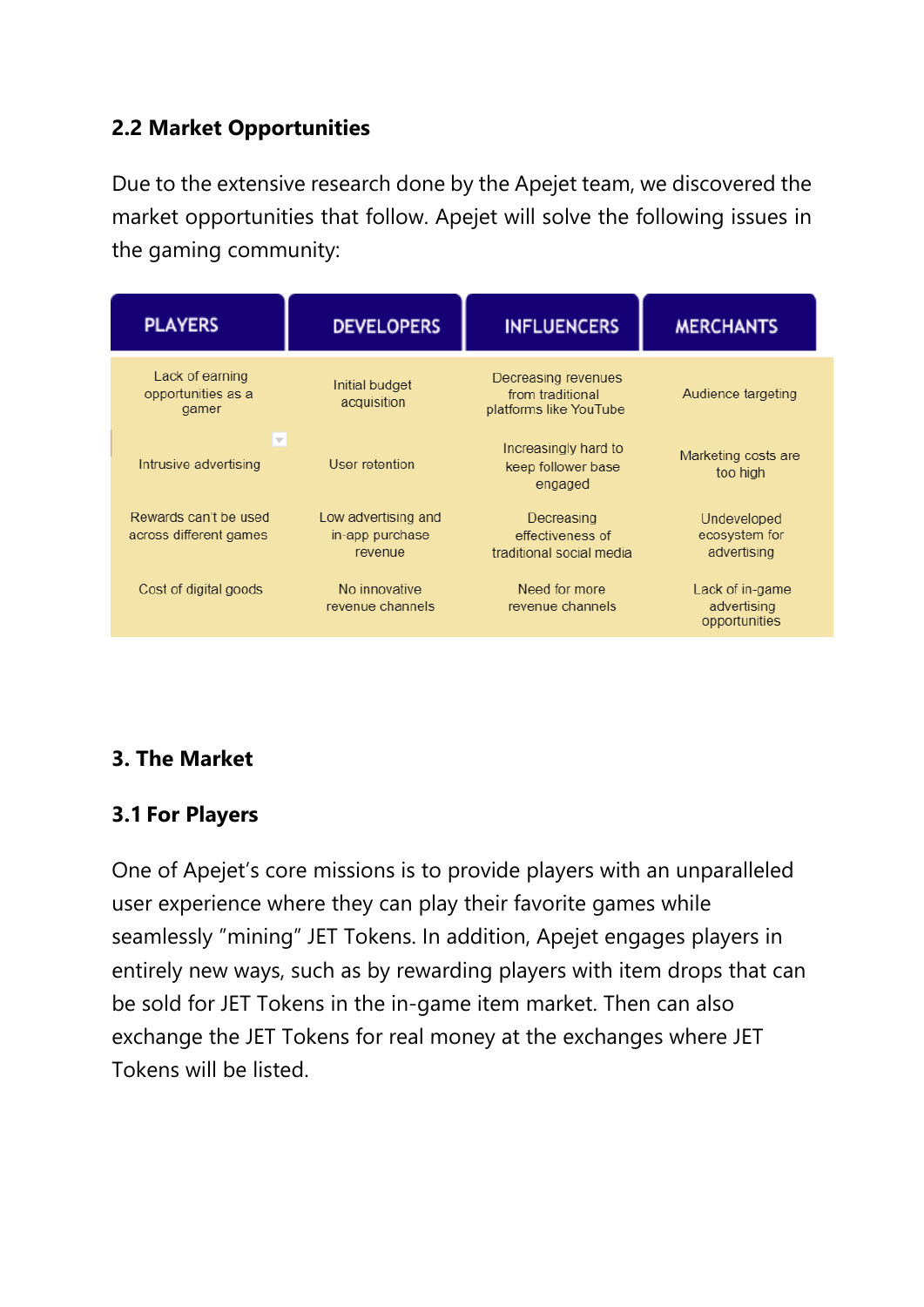| <b>PLAYER NEEDS</b>                                                    | <b>PLAYFUEL SOLUTIONS</b>                                                                                                          |
|------------------------------------------------------------------------|------------------------------------------------------------------------------------------------------------------------------------|
| $\vert \nabla \vert$<br>Lack of earning<br>opportunities as a<br>gamer | Many earning opportunities such as<br>mining through playing, selling<br>in-game items, and streaming                              |
| Intrusive advertising                                                  | Advertising will be limited, players<br>can spend JET Tokens to block<br>advertisements, or earn JET by<br>watching advertisements |
| Rewards can't be used<br>across different games                        | With JET Tokens as rewards, this<br>type of reward can be used<br>everywhere in GameJet                                            |
| Cost of digital goods                                                  | With JET Tokens, buyers in the<br>early stage can purchase<br>exclusive in-game items                                              |

# **3.2 For Developers**

Developers can enjoy plenty of benefits by using Apejet. They can easily get funding to work on developing their projects through investors in the Initial Game Offering. They will be working with investors through beta testing and providing perks and rare sellable items to investors.

| <b>DEVELOPER NEEDS</b>                         | <b>PLAYFUEL SOLUTIONS</b>                                                                     |
|------------------------------------------------|-----------------------------------------------------------------------------------------------|
| Initial budget acquisition                     | Will provide Initial Game Offering option for<br>crowdfunding the development costs           |
| User retention                                 | Enables players to profit making<br>gaming a potential source of income                       |
| Low advertising and in-app<br>purchase revenue | Partnerships with merchants and<br>in-app item marketplace opportunities<br>will be developed |
| No innovative revenue channels                 | Scalable revenue channels                                                                     |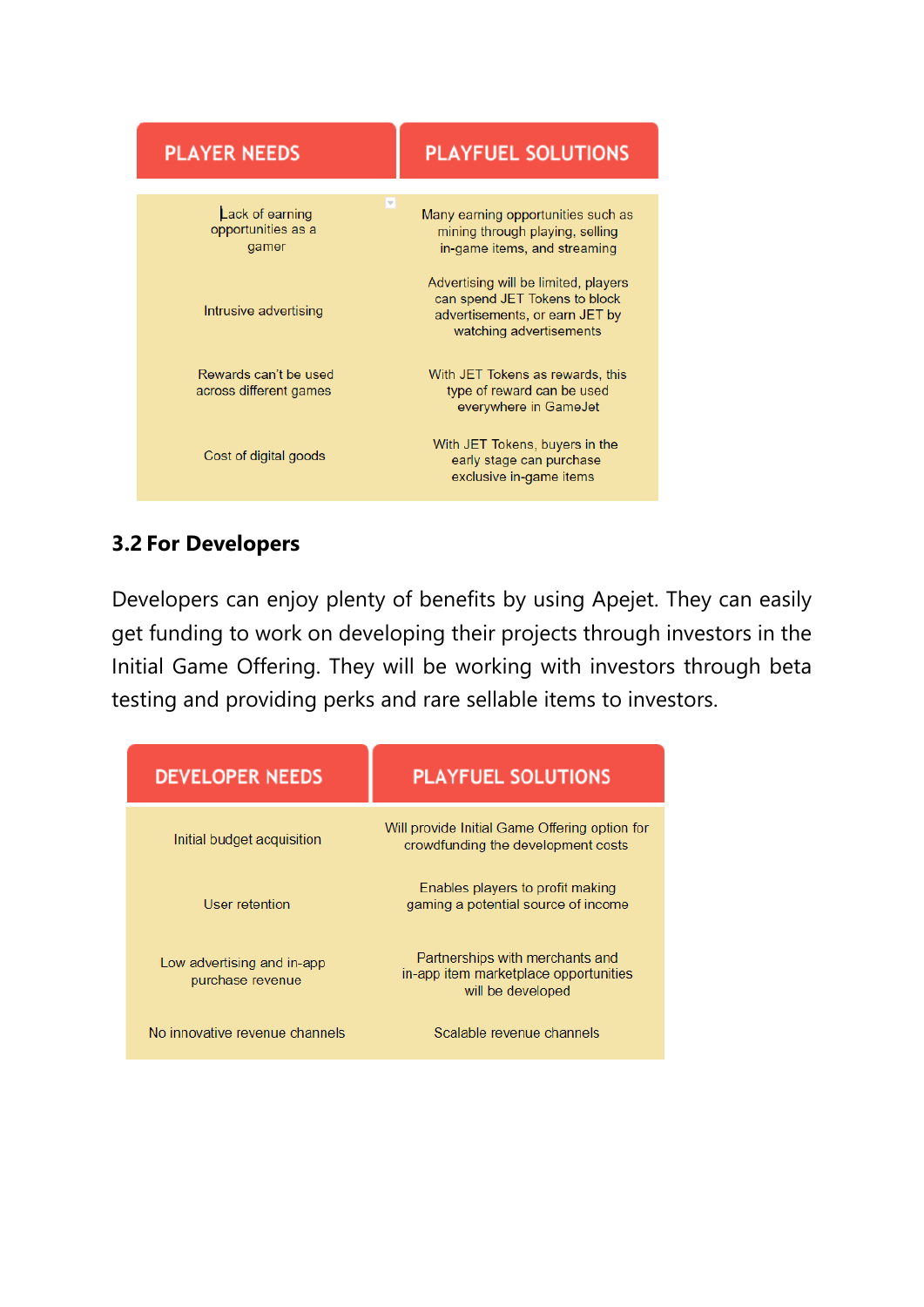#### **3.3 For Influencers**

Apejet allows Influencers to monetize their followers through a referral system which generates an ongoing revenue stream for every lead, regardless of whether the lead remains an Influencer's follower in the long-term

| <b>INFNLUENCER NEEDS</b>                                       | <b>PLAYFUEL SOLUTIONS</b>                                        |
|----------------------------------------------------------------|------------------------------------------------------------------|
| Decreasing revenues from<br>traditional platforms like YouTube | Unlimited potential regarding<br>revenue streams                 |
| Increasingly hard to keep<br>follower base engaged             | Rewards encourages and<br>enables participants to engage<br>more |
| Decreasing effectiveness of<br>traditional social media        | Innovative medium for<br>gamer influencers                       |
| Need for more revenue channels                                 | Many ways to earn JET tokens                                     |

#### **3.4 For Merchants**

Apejet provides an easy and cost effective way for merchants to promote their products online through the In-Game Market and Game Marketplace.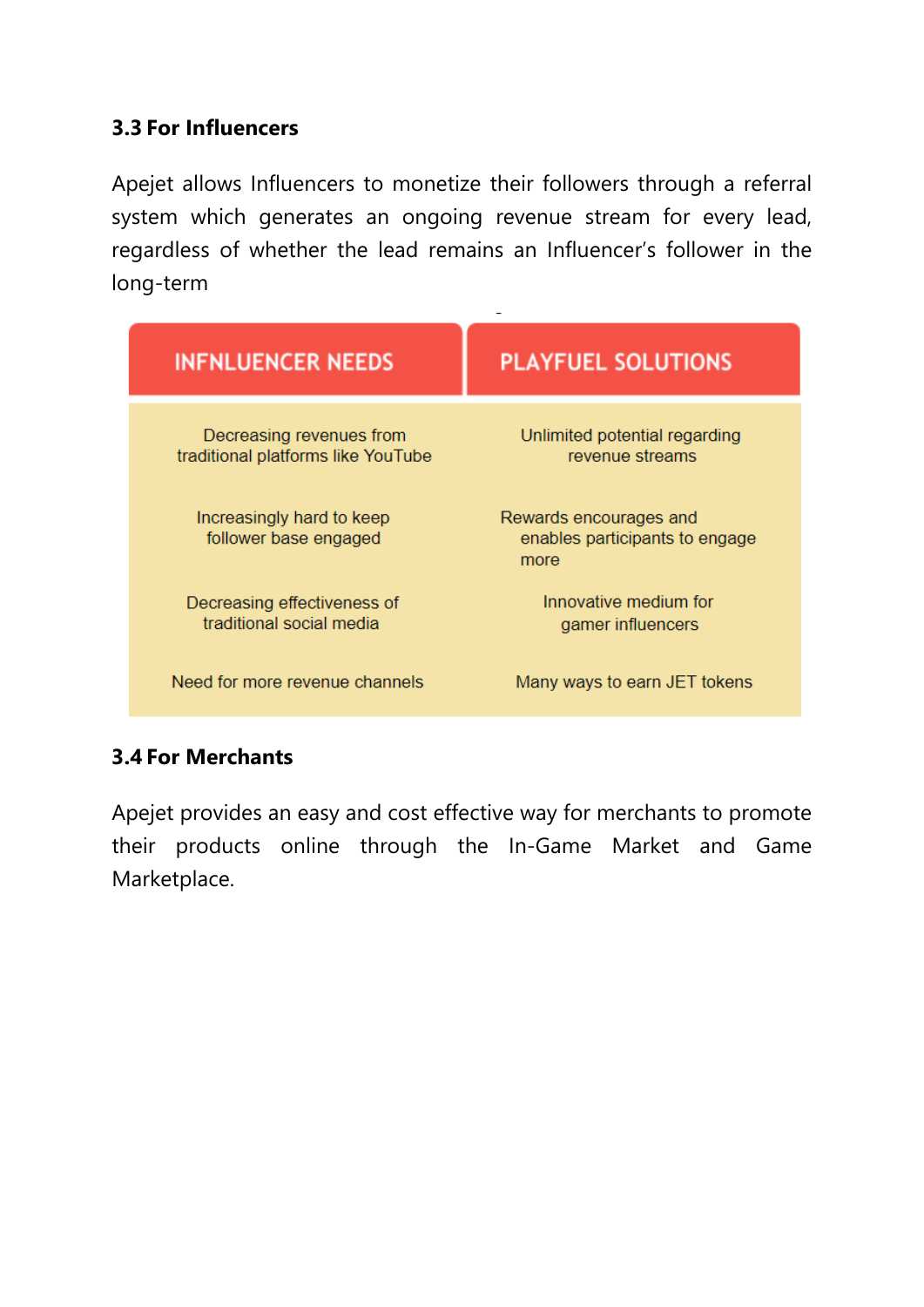| <b>MNERCHANT NEEDS</b>                       | <b>PLAYFUEL SOLUTIONS</b>                                                                                       |  |
|----------------------------------------------|-----------------------------------------------------------------------------------------------------------------|--|
| Audience targeting                           | Merchants who want to advertise<br>will be able to target gamers easily,<br>also ads will be relevant to gamers |  |
| Marketing costs are too high                 | There will be more efficient<br>marketing channels                                                              |  |
| Undeveloped ecosystem<br>for advertising     | Advertising ecosystem<br>will be developed                                                                      |  |
| Lack of in-game advertising<br>opportunities | In-game advertising opportunities when<br>partnering with developers                                            |  |

#### **4. Key Features**

#### **4.1 Game Marketplace**

Apejet offers a faster, scalable, and secure platform that will allow game developers to design, create, and sell games of their preference. Developers have the freedom to conceptualize the technicalities and gameplay according to the demands of the gaming industry. Through the Apejet platform, developers can collect development funds through the JET token pre sale. After presenting the concepts and building a prototype version of the game, developers can market it with the investors, professional gamers, influencers, and merchants who are part of the Apejet ecosystem. Those who are interested

in the game development can buy the JET tokens which would serve as the capital fund for the game of their choice. The fund capital acquired by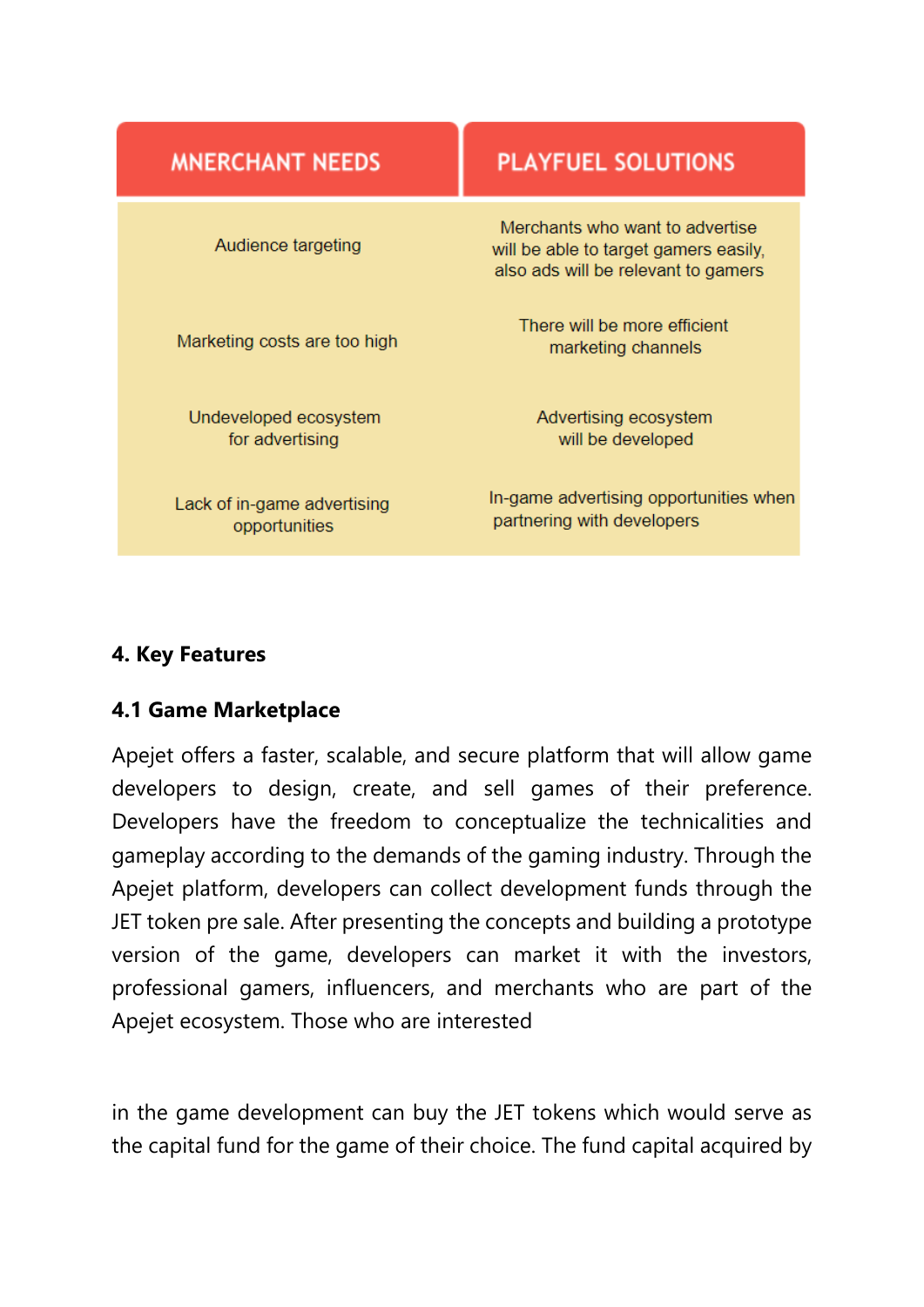game developers during this stage will be used to fully develop the game, which is needed for the release of the full-version of the game before it hits the public market.

The people who have invested during the pre sale have advantages once the developers has released the full version of the games. They can have exclusive access to in-game purchases for a certain period of time, compared to other buyers who have bought the game during its Initial Game Offering (IGO). All special in-game purchases could be paid using Apejet tokens.

Upon successful completion of the game development, the Apejet platform will open the IGO stage to the public. This is when everyone can purchase the game and enjoy exclusive in-game items with Apejet tokens.

#### **4.1 In-Game Item Market**

Game developers will work alongside JET to introduce assets which are only available for purchase using its in-game crypto tokens. This safeguards the way in-game transactions are made and creates digital items players can actually own. Through the Ethereum blockchain, JET token give players and developers a new platform through which they can distribute, trade and buy virtual items.

Games may differ on how the player uses an item which proves the necessity of having a platform that could benefit the gamers by acquisition of in-game items. Through JET, users can take advantage of getting previews of upcoming in-game items, access to the hottest and most exclusive gears, and other latest in-game purchases available in all the games developed within the JET ecosystem. Game developers would include unlockable and rare in- game items such as virtual goods, skins or upgrades which could be traded and sold only using JET tokens.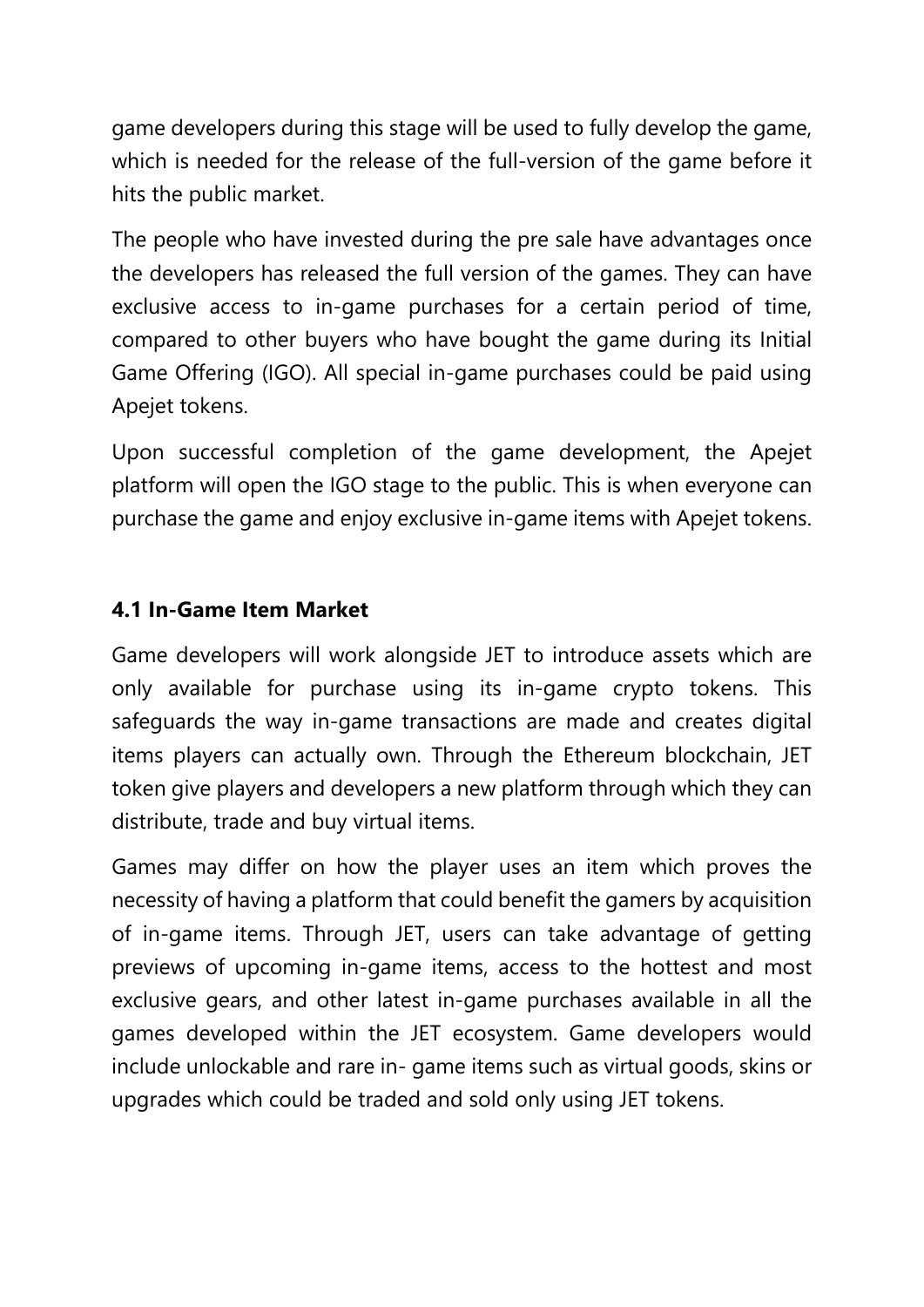Players can buy and sell items with no risk of fraud. The Apejet platform is equipped with advanced fraud protection and blockchain security which ensures all item transactions are valid. Trading of in-game items from different games developed within the JET platform can also be done. Players who want to convert their customized virtual goods to JET tokens can do so by selling those items for public takers. In-game items are available through different game servers and games within the Apejet platform.

The people who have purchased a game developed within the Apejet ecosystem can earn Apejet tokens while playing games. This allows players to easily buy in-game items for a more exciting and awesome gaming experience.

# **4.1 Referral System**

By definition, affiliate marketing is the process of earning a commission by promoting products of other people or companies. When you find a product you like, you will promote it to others and earn a piece of the profit for each sale that you make.

Apejet have taken into consideration that the gaming industry has grown through the years by word-of-mouth promotion and referral reward programs. According to Get Social, customers that come via referrals have higher chances of being retained, amounting to almost 37 . Furthermore, experts also said that brands can expect a minimum of 160 higher profits through referred users.

Apejet applies the concept of affiliate marketing through its referral system. Existing players within the JET platform can refer the game they are playing to their friends and colleagues to get a referral bonus of up to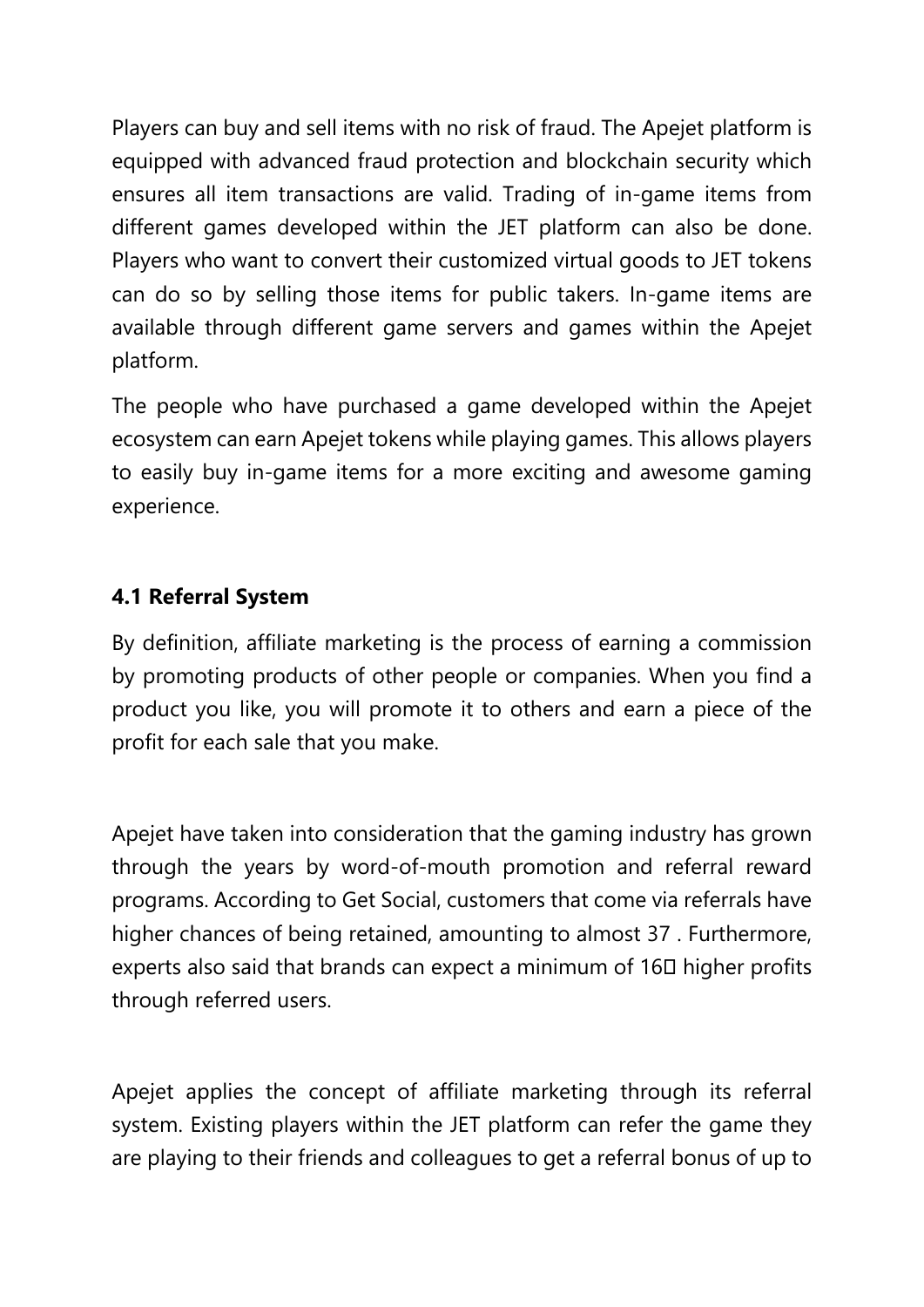100 JET tokens. Once the referred user has been actively playing for 30 days, the existing player can also get access to a locked in-game feature.

When users reach a certain number of referrals, they can start sharing and receiving JET tokens from their invites. Apejet might also conduct referral contests to win special prizes and perks by simply sharing the game and asking their acquaintances to join and play. The winner will be based on the person who successfully generates the highest number of referrals.

# **4.4 Business Opportunities**

#### **Gaming Ecosystem**

The mission of Apejet is to develop a gaming ecosystem utilizing JET token and its blockchain. It will propagate the use, awareness and understanding of the benefits of tokenized game development and gameplay and build a thriving community of gamers, investors, developers, and enthusiasts.

#### **In-game Purchases**

With JET, developers and game designers can tokenize in-game purchases. Developers will allow players to buy and own various items and use it in any games created within the Apejet platform. While JET is unlikely to change gameplay itself, it will hugely impact the actual in-game experience by providing a more convenient way for users to acquire ingame purchases, earn additional profit, and build a network with gamers and investors within the community.

# **Mining and Marketplace**

Apejet allows gamers to mine JET tokens as they play. The longer the game duration and the higher the level of difficulty within the chosen game, the faster the mining process would be. As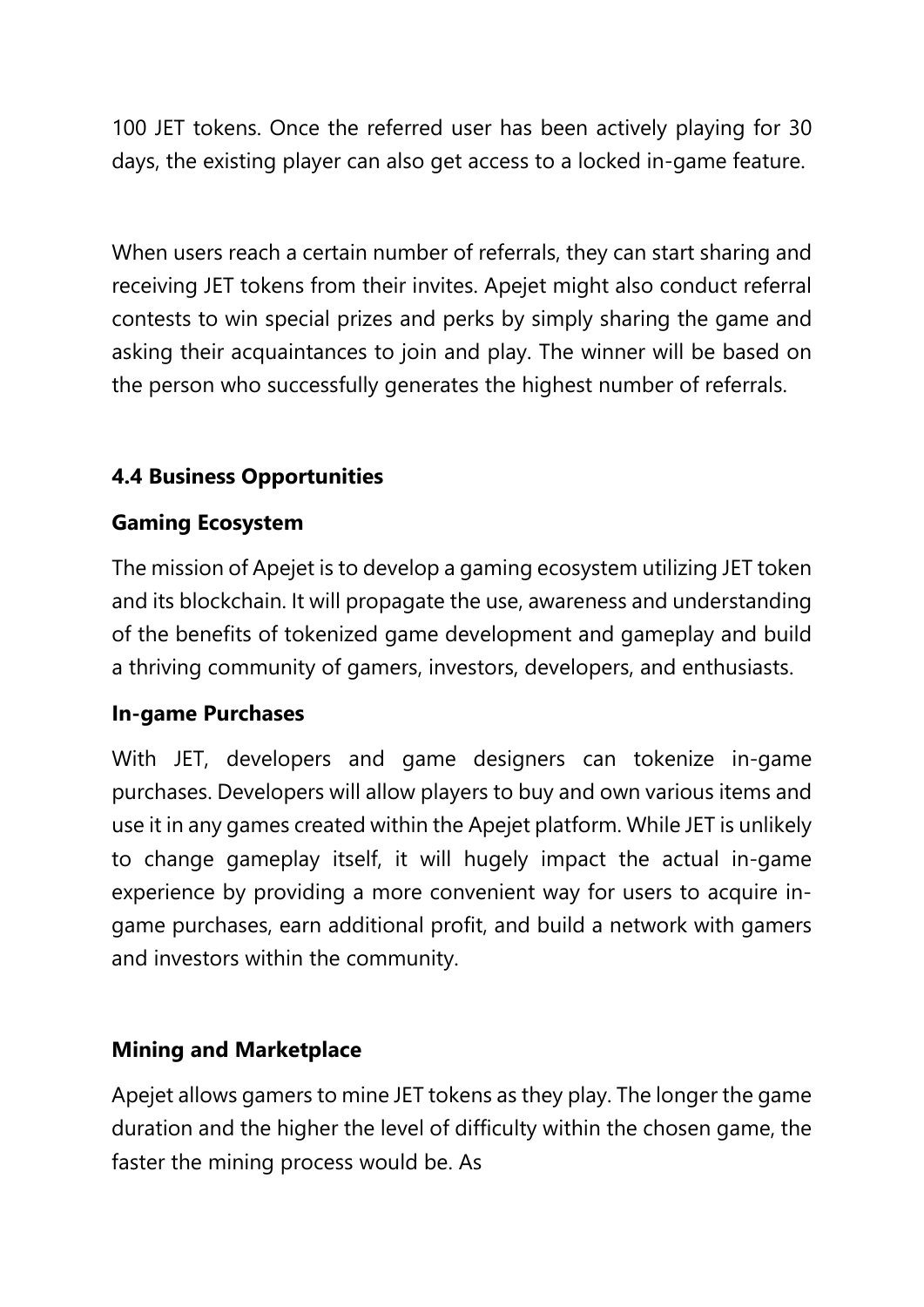long as the players are actively using the game on a regular basis, they are eligible to mine JET tokens. Apejet's marketplace is available to everyone in the community. Aside from the in- game purchases, customized items and item drops can also be sold to the public. IGO investors get access to premium and rare items, as well as complimentary elite investor sets which they can use or sell to a much higher price within the market.

# **IGO Investment**

The game price during the IGO will be lower compared to the price during the full-version release. The discounted offer during ICO is one of the benefits of investing JET tokens beforehand.

Developers can get their payments in a maximum of 24 hours, which is faster than any other platform in the market at present. There can neither be fraud payments using the payment gateway nor chargebacks. Aside from the IGO fund, premium suBEPriptions also generate profit for developers. They can issue games free of cost with a minimum revenue share of  $5\Box$  against  $30\Box$  in comparison to Apejet's competitors. Furthermore, influencers can also profit on the Apejet platform by being a player and accepting donations through Steam.

# **5. Mainnet**

# **5.1 Token**

JET tokens will be integral to all of the processes within the Apejet ecosystem. JET token is based on the BEP-20 token standard, and is a utility token which serves a plethora of functions and purposes within the ecosystem. These functions and purposes are mentioned within the whitepaper. Eventually, Apejet will develop a mainnet.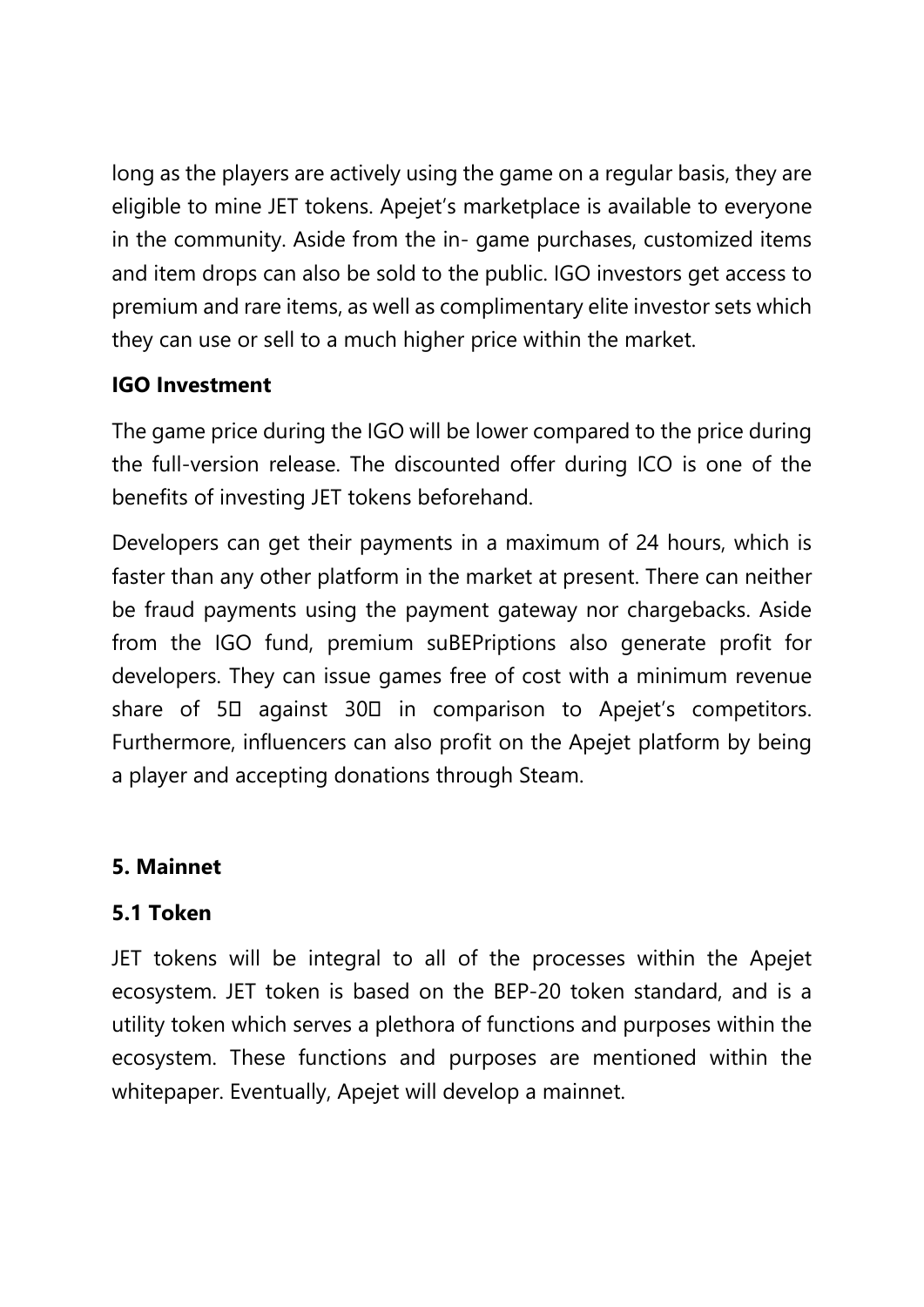#### **Tokenomics**

**Total Supply : 110000 JET Liquidity & Lock : 97000 JET Team Reserve : 3000 JET Bounty Rewards : 5000 JET Star player Rewards : 5000 JET**

#### **5.2 Transaction Model**

Apejet is a crypto gaming platform initially built on the Ethereum network, but it will migrate to its own mainnet eventually. The mainnet gives Apejet the freedom to break free from the limitations set by the Ethereum platform. It also provides independence for the platform to set its own rules and restrictions.

All JET tokens awarded to players are deposited to their internal wallet on Apejet. These tokens are readily available for serving various purposes within the Apejet marketplace such as the purchase of in-game items and gears, customized sets, and many more. Players are capable of transferring JET tokens from his in-game wallet to his personal crypto wallet so long as it is BEP-20 compatible, and vice versa.

We will assist game developers by providing open-source plugins, application programming interfaces (APIs), and software development kits (SDKs) to allow players to buy digital items via JET tokens.

#### **5.3 Proof-of-Play Protocol**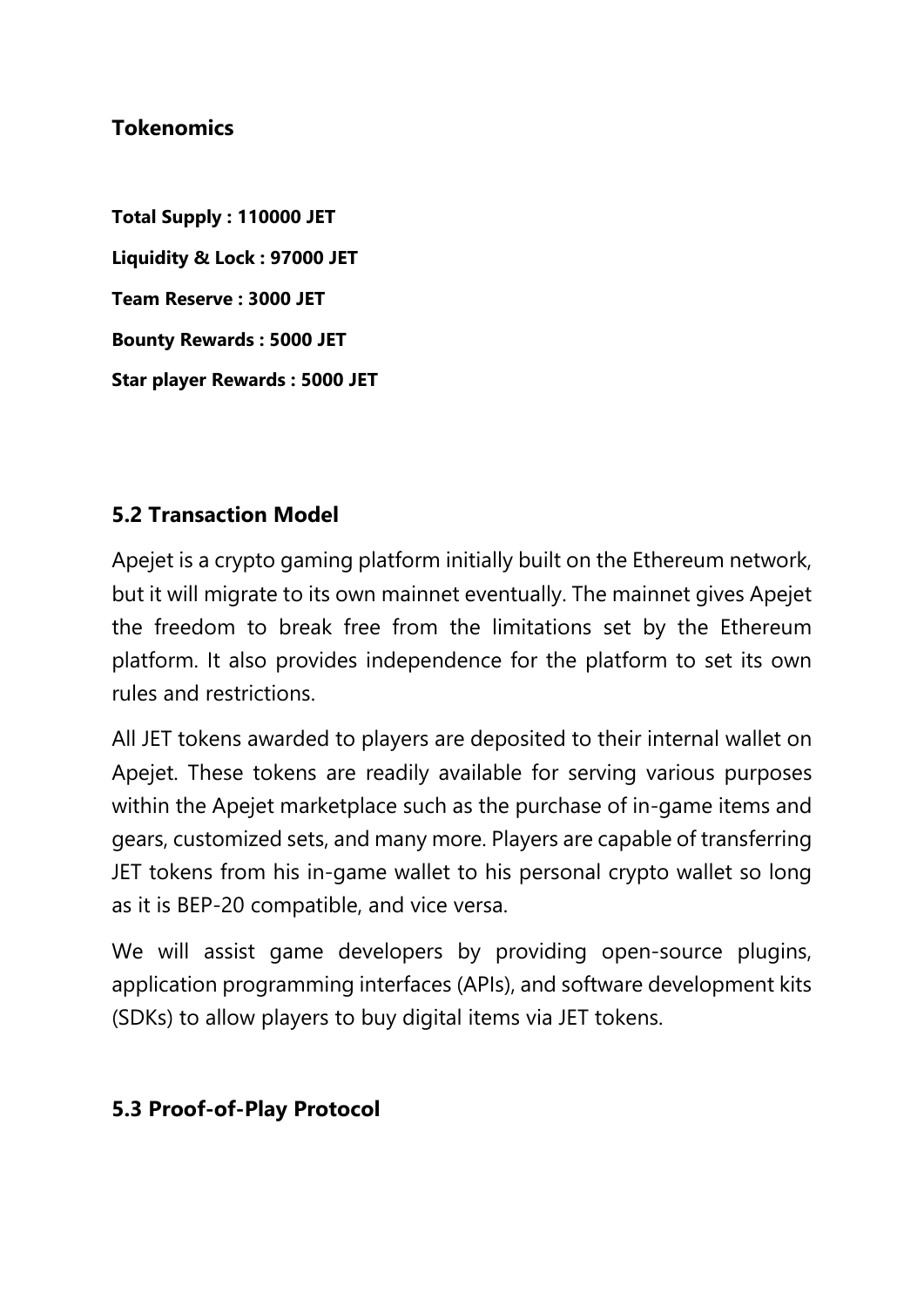Apejet implements the Proof-of-Play protocol. This is a concept similar to Proof-of-Work, but instead of awarding users new tokens based on computing power, this protocol will award based

on how much "play" the user has performed. The number of JET tokens awarded to the player depends on a variety of factors. Once these have been met, the player will mine a "Jet-Block".

#### **5.3.1 Jet-Block**

As mentioned above, Jet-Blocks are a certain set of conditions that, if successfully met, generate a block reward. These blocks vary by level, and there are three types of conditions in a Jet-Block, namely Time Conditions, Difficulty Conditions. And Offer Wall Conditions. Each will be discussed below.

# **5.3.2 Time Conditions**

Time Conditions is, as the name suggests, what refers to the amount of time required for the player to play the game before achieving the Proof of Play. This is expressed in seconds.

#### **5.3.3 Difficulty Conditions**

Some games are more difficult to play than others, and some quests are trickier than the others. That is why Apejet has created Difficulty Conditions, which refers to the in-game accomplish- ments of players in contrast to the game level or quest difficulty. Apejet will collaborate with the game developers in designating the game or quest level difficulty to make sure that this will not be manipulated or exploited by the players.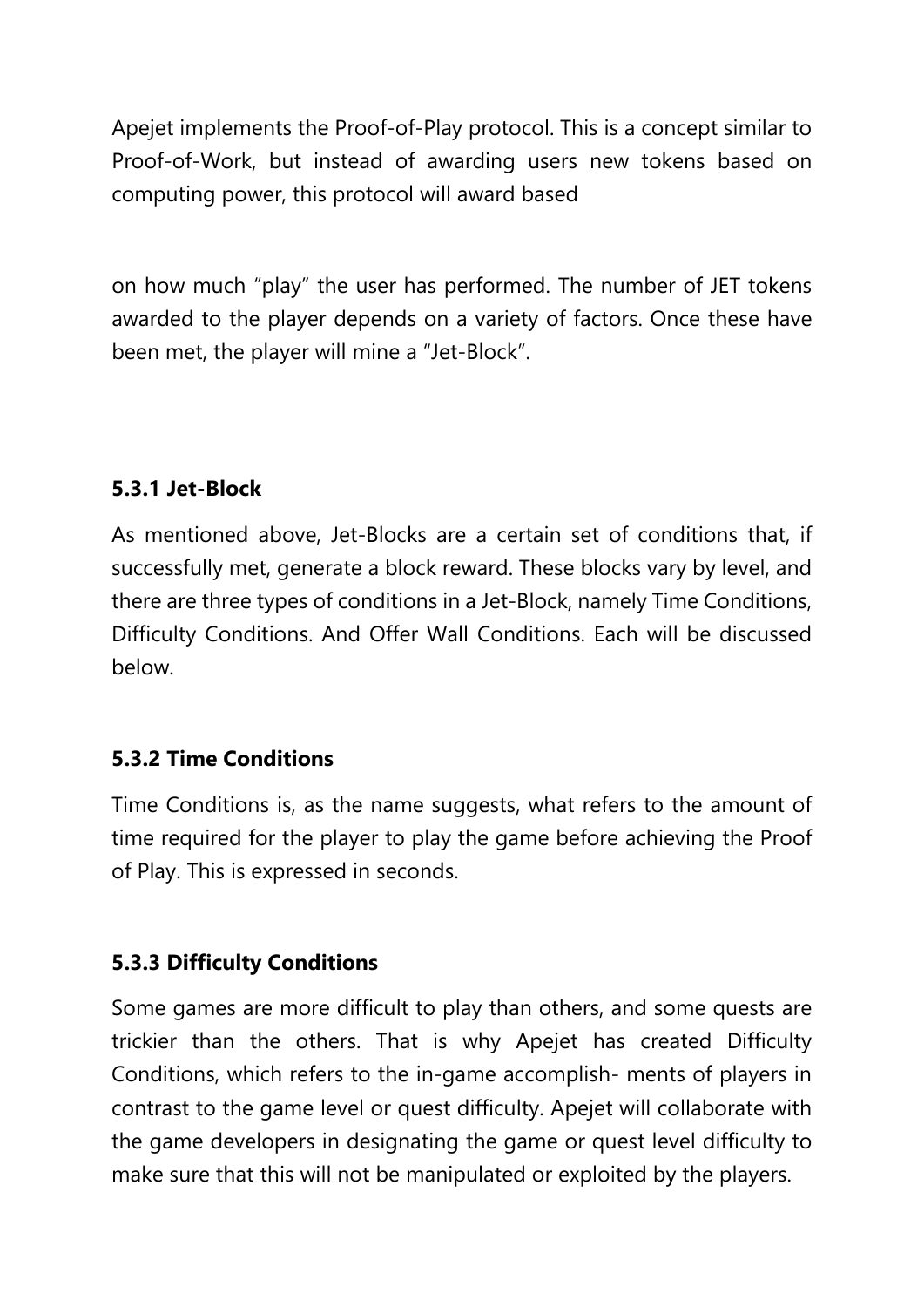# **5.3.4 Offer Wall Conditions**

Offer Wall Conditions refers to the completion of actions and the acceptance of offers posted on Apejet's Offer Wall. Sample actions include the downloading of a Apejet app, referring users to the ecosystem, purchasing of certain games, to mention a few.

# **5.3.5 Proof-of-Play Definition**

The Jet-Block definition will be:

FBi (Aiw)={1 if Aiw = 1, w {T, O}, 0 otherwise} with i N

Where FBi assumes the value 1 if all actions, of all the conditions met in it, have been satisfied, 0 if otherwise. We can therefore define Proof of Play as:

 $P(FBi) = \{y \text{ if } FBi = 1,0 \text{ otherwise}\}$  with i N, y R+

Where P corresponds to the JET block reward tantamount to the value y of P, if the Proof of Play of level i is satisfied.

# **5.3.6 Proof-of-Play Flow**

If all of the conditions stipulated above are met by the player, Apejet will reward him/her with JET tokens on his in-game wallet, which can be available to use on the in-game marketplace and more.

# **6. Platform Launch**

# **6.1 Road Map**

| <b>מממה</b><br>ZUZZ – |  |
|-----------------------|--|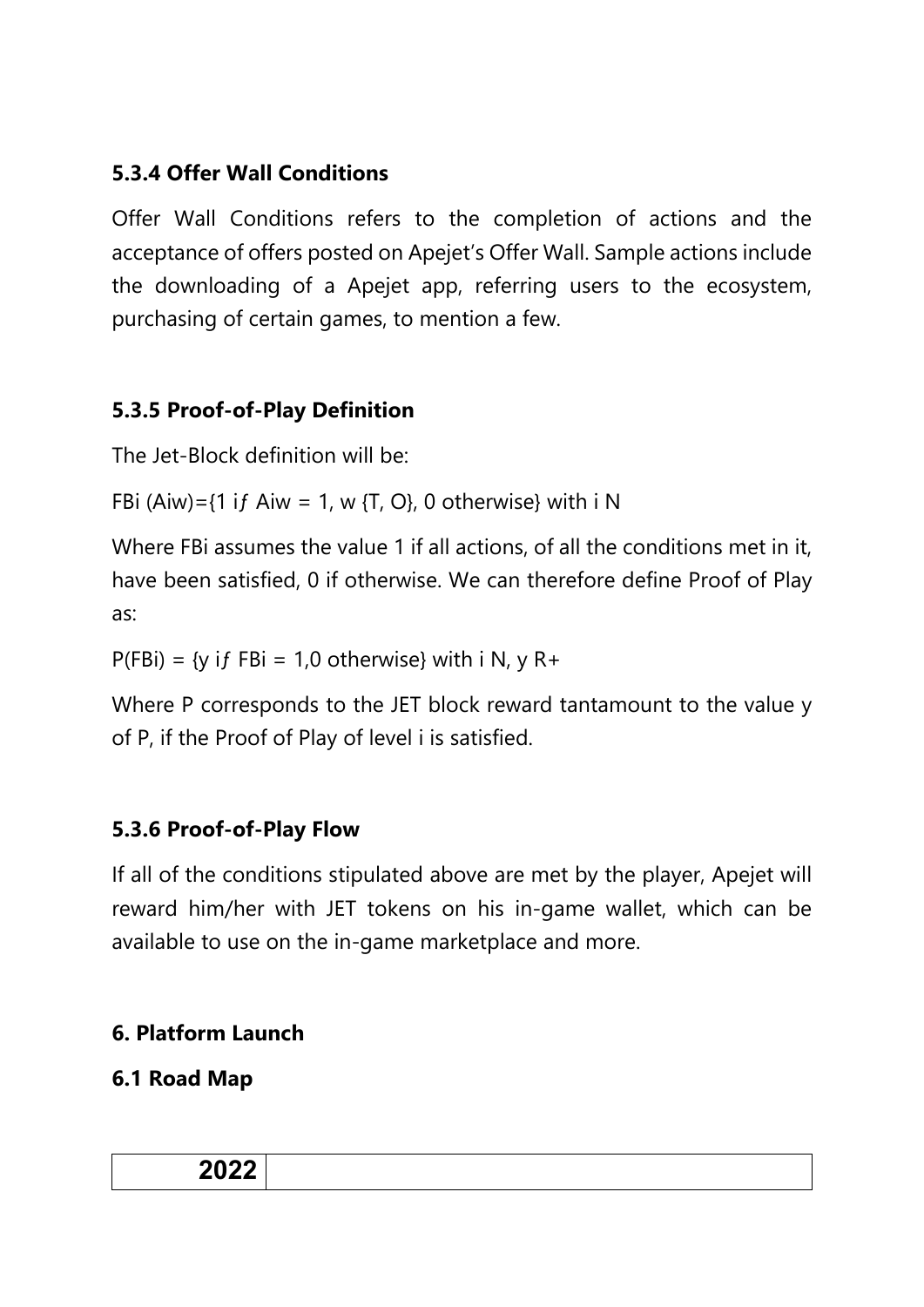| <b>Quarter2</b> | <b>February</b>                                              |  |  |  |  |
|-----------------|--------------------------------------------------------------|--|--|--|--|
|                 | Project Planning Meet up<br>Launch of Website (beta version) |  |  |  |  |
|                 |                                                              |  |  |  |  |
|                 |                                                              |  |  |  |  |
|                 | <b>March</b>                                                 |  |  |  |  |
|                 | Launch of Whitepaper                                         |  |  |  |  |
|                 | Development of JET Gaming Protocol begins                    |  |  |  |  |
|                 |                                                              |  |  |  |  |
|                 | <b>April</b>                                                 |  |  |  |  |
|                 | Launch of Bounty Program                                     |  |  |  |  |
|                 | Token Launch on BEP Blockchain                               |  |  |  |  |
|                 | <b>Token Distribution to Participants</b>                    |  |  |  |  |
| 2022            |                                                              |  |  |  |  |
|                 | <b>May</b>                                                   |  |  |  |  |
| Quarter3        | Presale Launch                                               |  |  |  |  |
|                 | Our First Game Launch Setup                                  |  |  |  |  |
|                 |                                                              |  |  |  |  |
|                 |                                                              |  |  |  |  |
|                 | June                                                         |  |  |  |  |
|                 | Launch Our first gamer (beta mode)                           |  |  |  |  |
|                 | <b>Token Listing</b>                                         |  |  |  |  |
|                 |                                                              |  |  |  |  |
|                 |                                                              |  |  |  |  |
|                 | July                                                         |  |  |  |  |
|                 | Game Integration with JET Token                              |  |  |  |  |
|                 | Launch 4 Games with JET integrations                         |  |  |  |  |
|                 |                                                              |  |  |  |  |
|                 | <b>August</b>                                                |  |  |  |  |
|                 | Launch JET Blockchain Gaming Protocol                        |  |  |  |  |
|                 | Partnerships event with Russian team                         |  |  |  |  |
|                 |                                                              |  |  |  |  |
| 2022            |                                                              |  |  |  |  |
| Quarter4        | <b>September</b>                                             |  |  |  |  |
|                 | We will list the JET token on any 3 exchange from top 50     |  |  |  |  |
|                 |                                                              |  |  |  |  |
|                 | list.                                                        |  |  |  |  |
|                 | JET Blockchain beta Protocol Launch                          |  |  |  |  |
|                 | <b>October</b>                                               |  |  |  |  |
|                 | JET Gaming Box Launch (Al Gaming)                            |  |  |  |  |
|                 | JET Tokens multichain feature                                |  |  |  |  |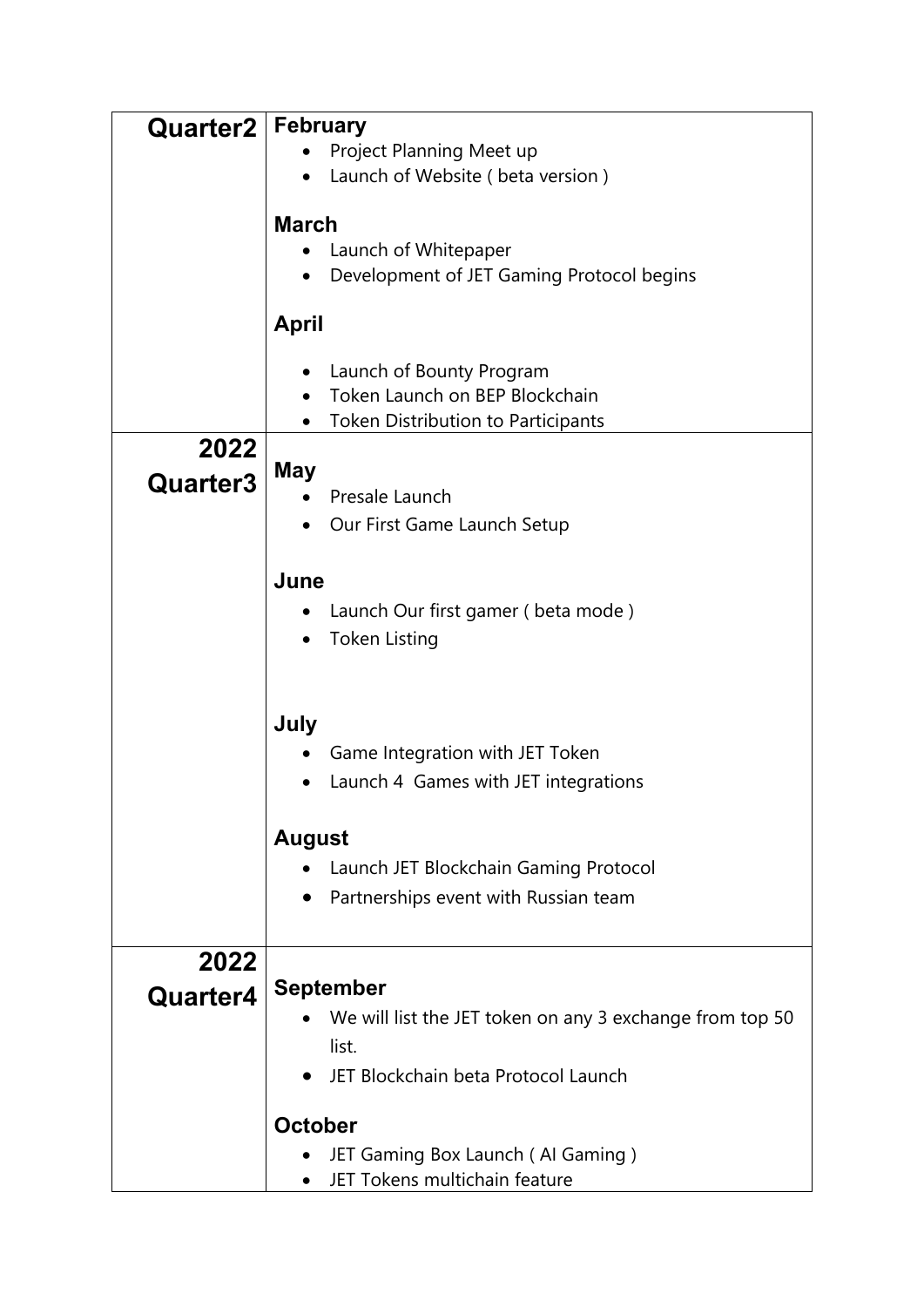# **7.1 Terms and Conditions**

Persons who would like to gain access to JET tokens can do so through 3 possible ways, with each explained below.

Apejet will hold a token presale event, wherein it will be selling the first 0.5 billion tokens to the public. These will be used for investors to fund upcoming games on the Apejet platform.

It is very important for readers and interested investors to join the presale because there will not be any more way to own JET tokens prior to the launch of the first games on the Apejet platform except by purchasing the said tokens from users who bought the tokens during this time.

JET tokens can be purchased via wire transfer through Tron (TRC20). Once the 0.5 billion tokens have been purchased, the token presale will be closed, and additional tokens will not be created for purchase.

#### **Initial Game Offering (IGO)**

Developers whose game proposals have been approved by the Apejet team will be allowed to conduct their own Initial Game Offering (IGO), wherein they will open their gaming projects for the public to fund. These can be purchased through JET tokens, which are native to the Apejet platform.Members of the Apejet community can choose whichever game they would like to fund through IGO.

Participating in IGOs will prove beneficial to the users because some games will not be available for everyone, and only those who have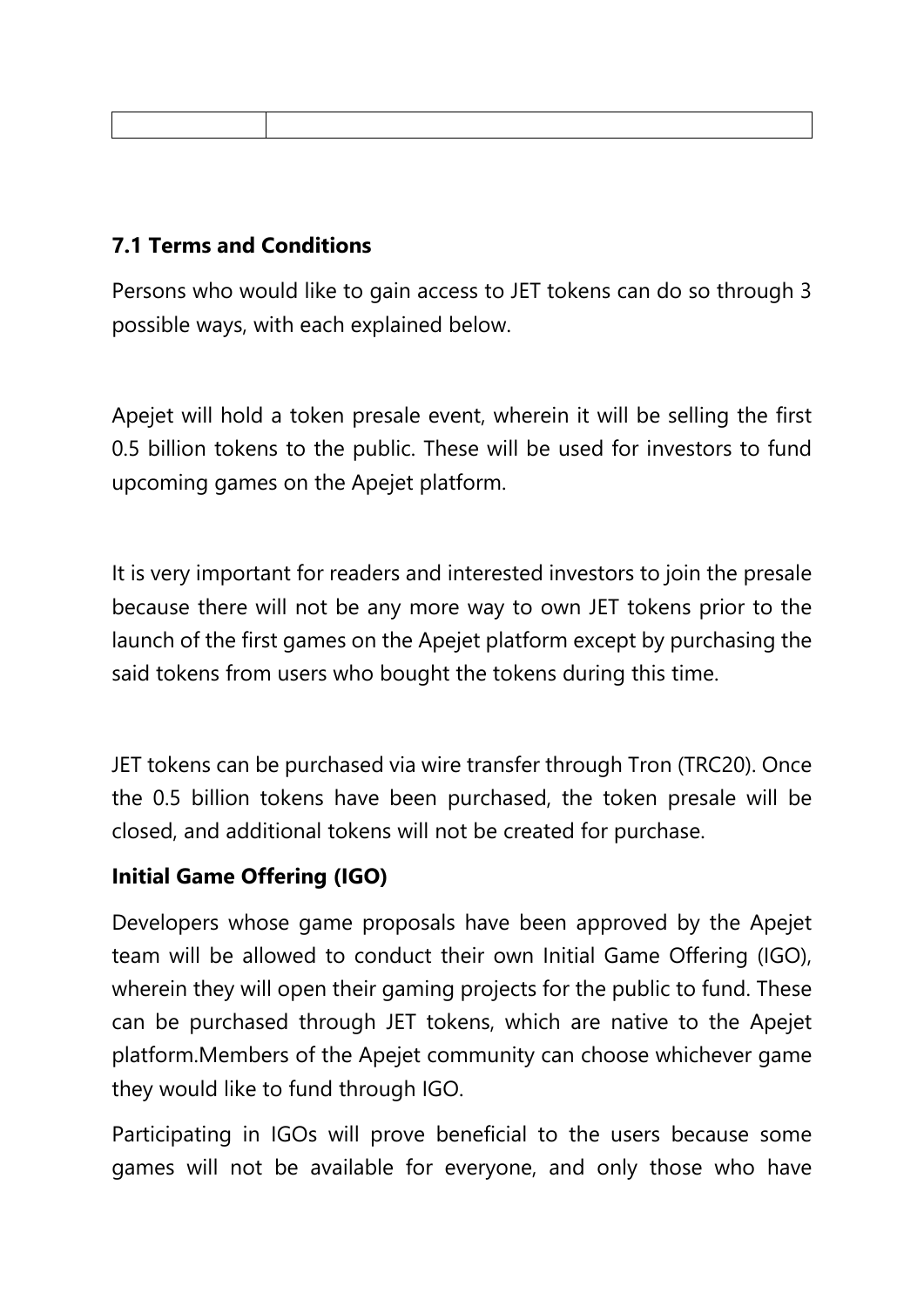participated in that game's IGO will have access to the game. In this case, JET tokens will function as a way to "purchase" a license to play the game.

### **Game Launch**

Once the first wave of games have been launched on the Apejet platform, JET tokens can utilize their tokens to serve different purposes, including access to pay-to-play games, in-game items, trophies, features, weapons and armor, to name a few.

Furthermore, users who will play the games on the Apejet tokens will have the opportunity to receive newly-minted JET tokens through the Proof-of-Play mechanism. The amount of tokens earned and the difficulty will depend on several factors including game system requirements, amount of time played, game difficulty, and more.

# **7.2 Use of Funds**

Developers who hold successful IGOs will utilize the JET tokens to fund the development of their games, as well as the operation expenses. They may not use the funds in any other way aside from the functions stipulated within the Apejet whitepaper.

Apejet expects any JET token holder to observe the same. JET tokens are utility tokens native to the Apejet ecosystem, and while these will be made available to trade with cryptocurrencies and fiat money, we do not support nor associate ourselves with persons who will utilize our

JET tokens, especially those tokens collected as funds in the IGOs, to be used for illicit activities commonly associated with traditional initial coin offerings (ICOs).

# **8. Legal Disclaimer**

# **General Information**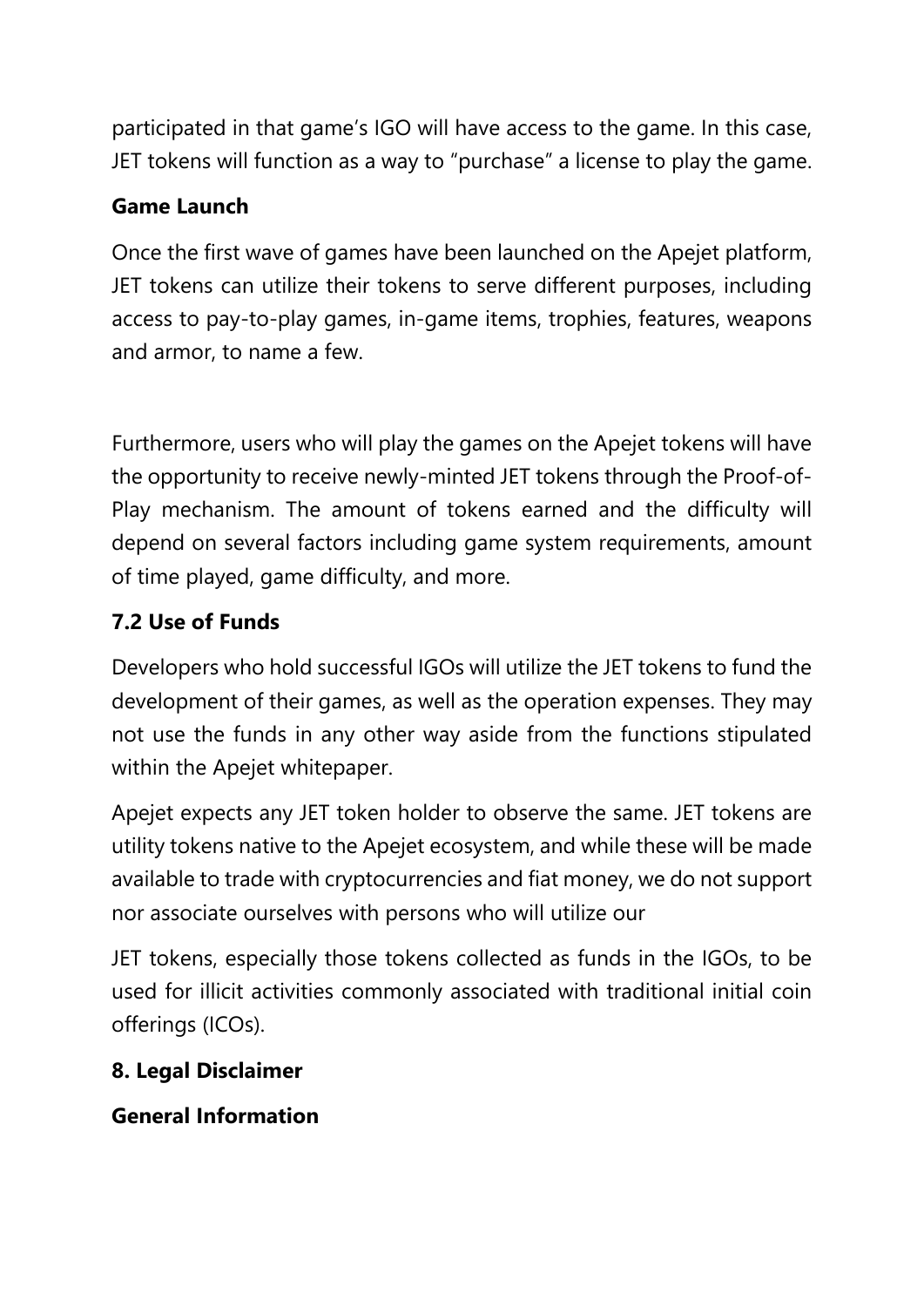1. Apejet is a platform that uses blockchain technology to deliver its services in line with its vision and purpose. The reader must understand that blockchain technology is an open-source protocol and is not an exclusive property of any single person or organization. The company also uses smart contracts based on the Ethereum protocol.

2. Apejet focuses on providing a new marketplace and ecosystem for the gaming industry, and there is a possibility that some of its features may be identical with others. This is purely because other ecosystems are also empowered — and limited — by innovations like blockchain technology, artificial intelligence (AI), virtual reality (VR), and other complementary technologies.

3. This whitepaper is used to introduce Apejet to the community and to highlight all of its special features. It only serves the purpose of providing comprehensive information to the reader regarding Apejet and nothing more.

4. Every piece of information provided in this whitepaper should be taken by the reader as is, and it is not encouraged for the reader to interpret the information in any way other.

#### **Risks**

Blockchain and other similar technologies being used by Apejet, as cited and described in the whitepaper, are not perfect, and readers are expected to understand that there will be limitations and risks associated with Apejet's ecosystem. Readers are expected to agree that should any untoward event occur in the duration of the reader's engagement with the platform, Apejet will not be immediately and conveniently blamed; as security measures are being improved, so are security threats.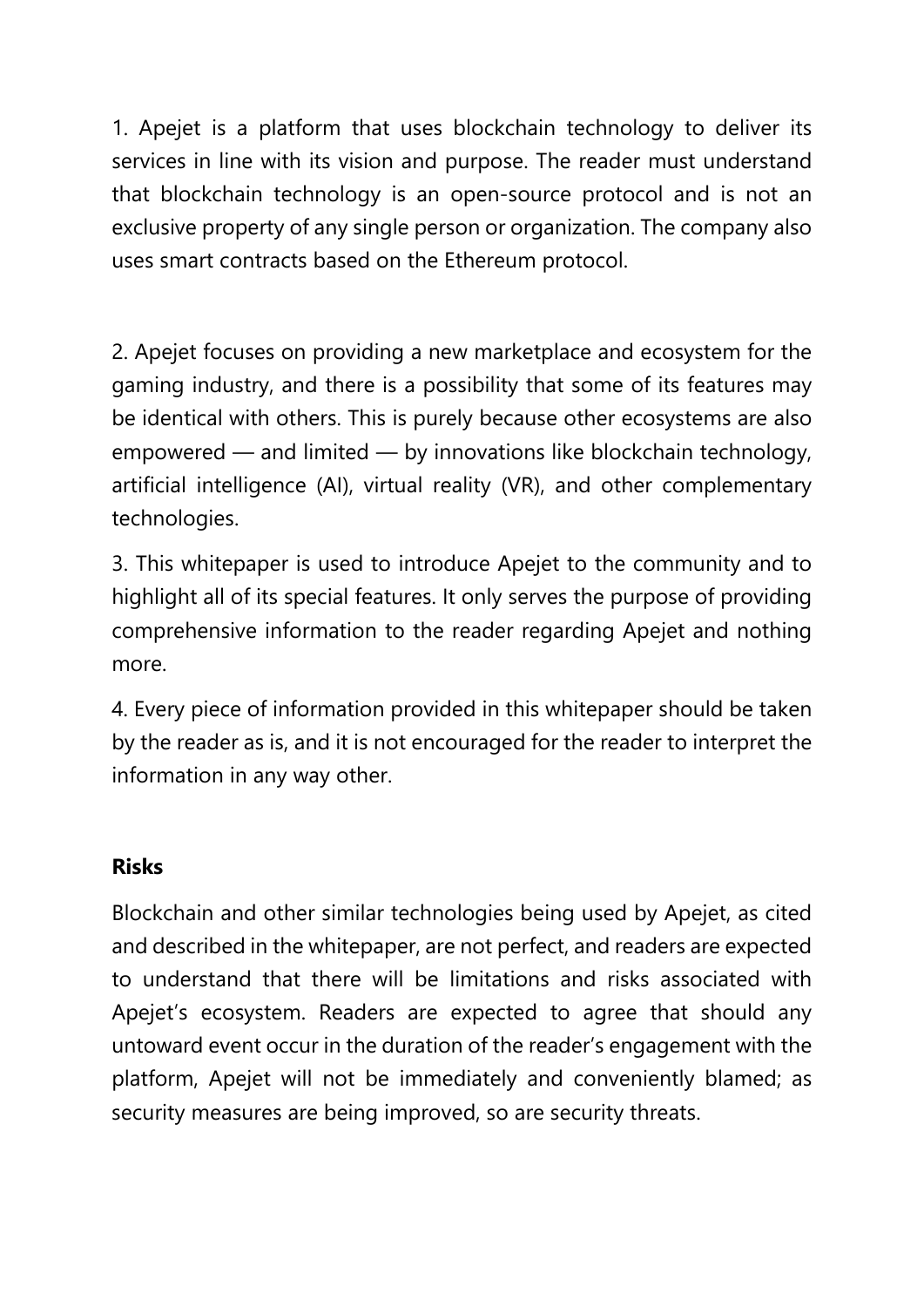Possessing Apejet tokens (JET tokens) and storing them involves potential risks, including, but not limited to the risk that the company may not be able to launch its platform as initially scheduled, the company may not be able to develop its blockchain system as initially scheduled due to many factors including legal, technical, technological, or financial. Therefore, interested JET purchasers are expected to buy the said tokens at their own risk.

# **Due Diligence**

1. Readers are expected to practice Due Diligence in reading this whitepaper and in conducting any business with Apejet, both its platform and its community.

#### **Purchase**

#### **JET Tokens**

Apejet will have its native JET token as a means to allow users access to various features and functionality within its platform, as described in the earlier parts of this whitepaper. Other cryptocurrencies will not have any other function except to be traded for JET tokens and vice versa.

Apejet will conduct its initial JET token sale on the date said in official announcements on its communication platforms — be it Apejet's very own website, or its social media channels and email messages.

All of the details provided in the official announcements shall be considered true by the readers, and they are discouraged from holding contrary information in the same esteem as Apejet's official announcements. Users are also discouraged from disseminating any piece of information which is not consistent with Apejet's official announcements.

# **No Investment**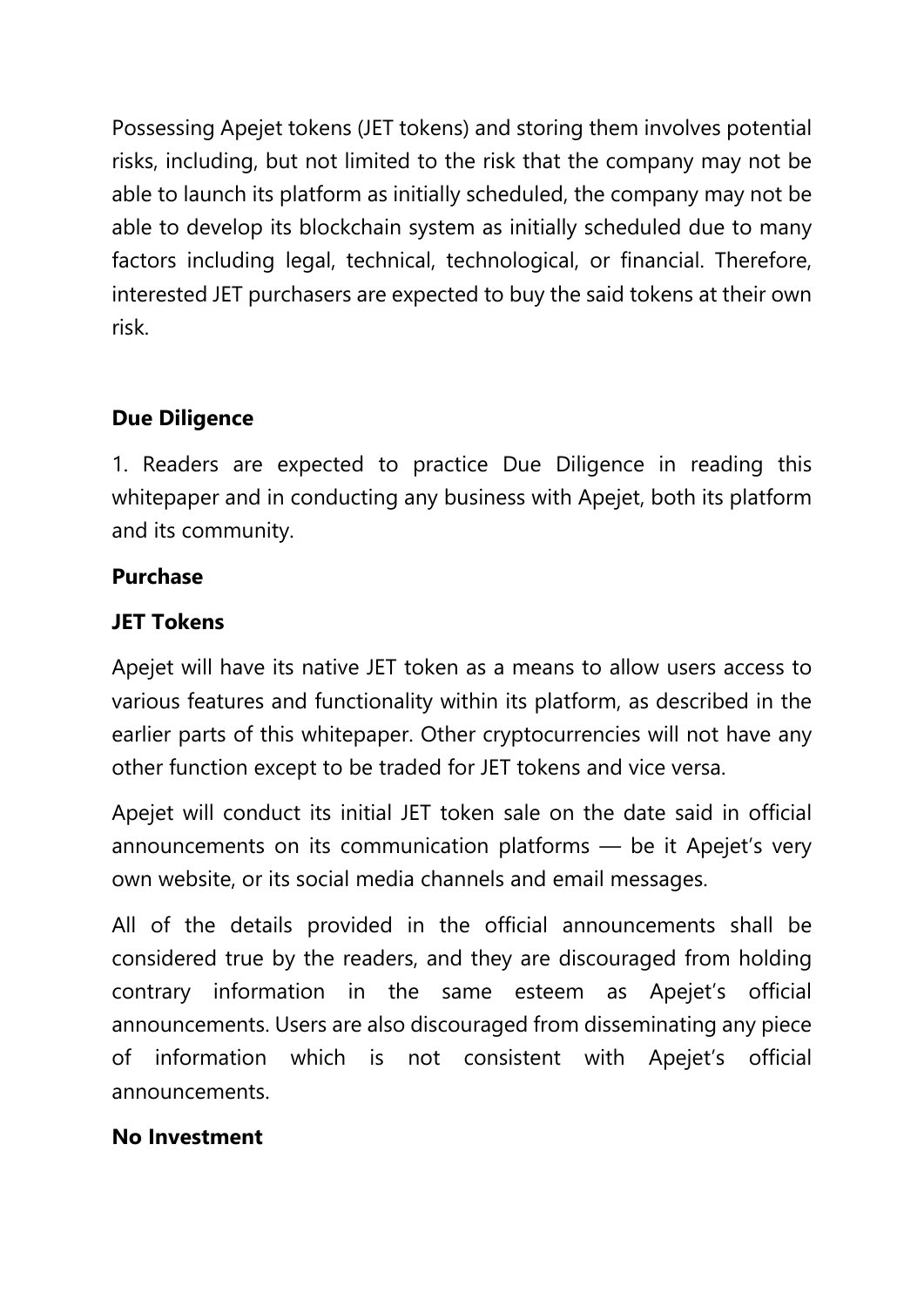Apejet does not and will not endorse its JET tokens to the public as investment assets. JET tokens function as a utility token which will allow token purchasers to have access to various features and functionalities within the Apejet ecosystem.

Apejet token (JET) sale is final, and tokens are not refundable. These may however be converted into cryptocurrencies in the near future. But as of the time of writing this whitepaper, this function is not available yet.